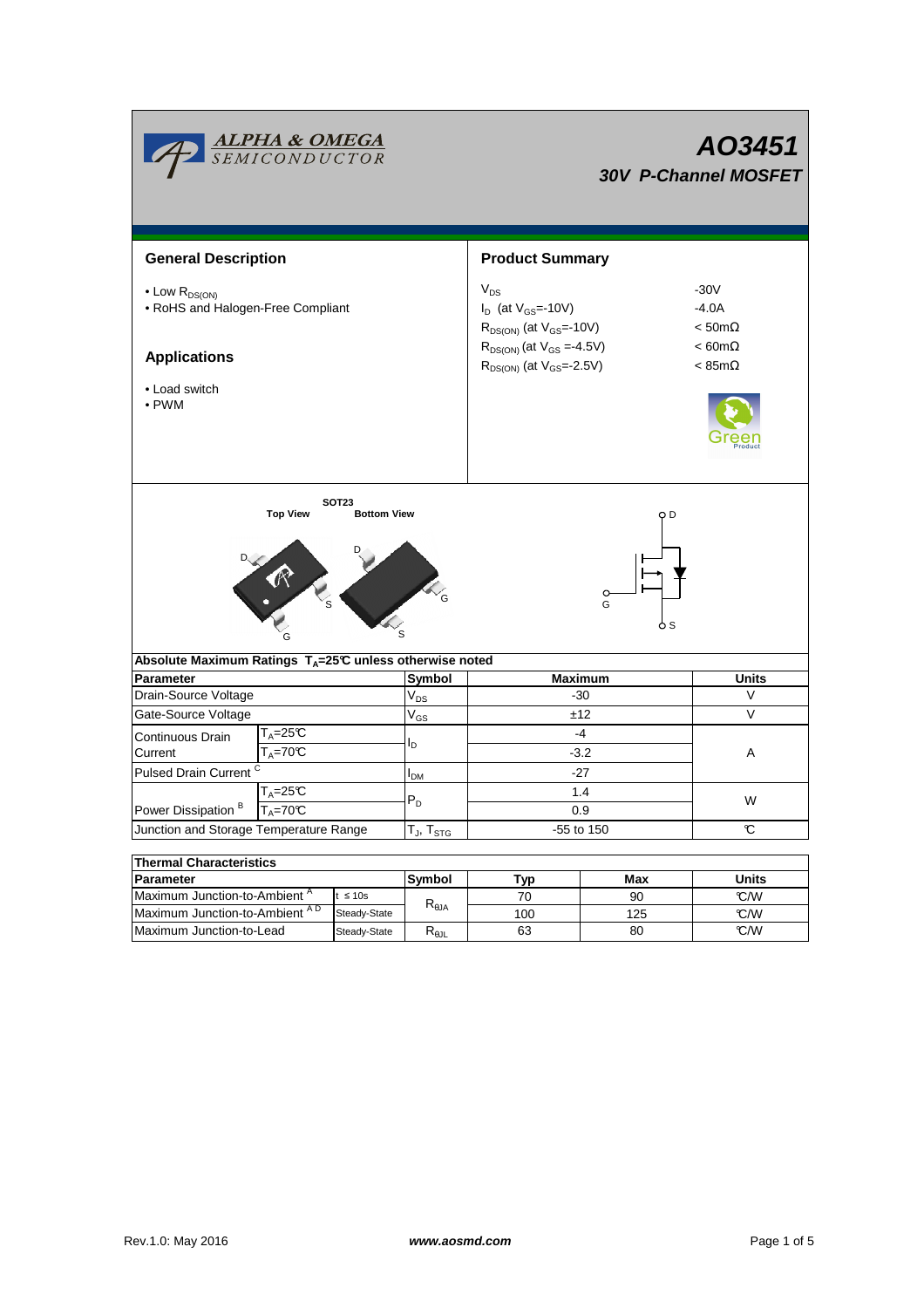

## **Electrical Characteristics (TJ=25°C unless otherwise noted)**

| <b>Symbol</b>                 | Parameter                                                                | <b>Conditions</b>                                            | Min            | <b>Typ</b>     | <b>Max</b> | <b>Units</b> |  |  |  |  |  |
|-------------------------------|--------------------------------------------------------------------------|--------------------------------------------------------------|----------------|----------------|------------|--------------|--|--|--|--|--|
| <b>STATIC PARAMETERS</b>      |                                                                          |                                                              |                |                |            |              |  |  |  |  |  |
| <b>BV<sub>DSS</sub></b>       | Drain-Source Breakdown Voltage                                           | $I_{D} = -250 \mu A$ , $V_{GS} = 0V$                         | $-30$          |                |            | V            |  |  |  |  |  |
| $I_{DSS}$                     |                                                                          | $V_{DS}$ =-30V, $V_{GS}$ =0V                                 |                |                | $-1$       |              |  |  |  |  |  |
|                               | Zero Gate Voltage Drain Current                                          | $T_{\parallel} = 55$ °C                                      |                |                | -5         | μA           |  |  |  |  |  |
| $I_{GSS}$                     | Gate-Body leakage current                                                | $V_{DS} = 0V$ , $V_{GS} = \pm 12V$                           |                |                | ±100       | nA           |  |  |  |  |  |
| $V_{GS(th)}$                  | Gate Threshold Voltage                                                   | V <sub>DS</sub> =V <sub>GS</sub> I <sub>D</sub> =-250µA      | $-0.5$         | $-0.9$         | $-1.3$     | V            |  |  |  |  |  |
| $I_{D(ON)}$                   | $V_{GS} = -10V, V_{DS} = -5V$<br>On state drain current                  |                                                              | $-27$          |                |            | A            |  |  |  |  |  |
| $R_{DS(ON)}$                  |                                                                          | $V_{GS}$ =-10V, $I_{D}$ =-4.0A                               |                | 41             | 50         |              |  |  |  |  |  |
|                               |                                                                          | $Tj=125C$                                                    |                | 62             | 75         | $m\Omega$    |  |  |  |  |  |
|                               | <b>Static Drain-Source On-Resistance</b>                                 | $V_{GS}$ =-4.5V, I <sub>D</sub> =-3.5A                       |                | 47             | 60         | $m\Omega$    |  |  |  |  |  |
|                               |                                                                          | V <sub>GS</sub> =-2.5V, I <sub>D</sub> =-2.5A                |                | 60             | 85         | $m\Omega$    |  |  |  |  |  |
| $g_{FS}$                      | <b>Forward Transconductance</b>                                          | $V_{DS}$ =-5V, $I_{D}$ =-4.0A                                |                | 17             |            | S            |  |  |  |  |  |
| $V_{SD}$                      | Diode Forward Voltage                                                    | $IS=-1A, VGS=0V$                                             |                | $-0.7$         | $-1$       | $\vee$       |  |  |  |  |  |
| Is                            | Maximum Body-Diode Continuous Current                                    |                                                              |                | $-2$           | A          |              |  |  |  |  |  |
|                               | <b>DYNAMIC PARAMETERS</b>                                                |                                                              |                |                |            |              |  |  |  |  |  |
| $C_{iss}$                     | Input Capacitance                                                        |                                                              |                | 645            |            | рF           |  |  |  |  |  |
| $C_{\rm oss}$                 | Output Capacitance<br>V <sub>GS</sub> =0V, V <sub>DS</sub> =-15V, f=1MHz |                                                              |                | 80             |            | pF           |  |  |  |  |  |
| $C_{\rm rss}$                 | Reverse Transfer Capacitance                                             |                                                              |                | 55             |            | pF           |  |  |  |  |  |
| R <sub>g</sub>                | Gate resistance                                                          | $V_{GS}$ =0V, $V_{DS}$ =0V, f=1MHz                           | $\overline{4}$ | 7.8            | 12         | Ω            |  |  |  |  |  |
|                               | <b>SWITCHING PARAMETERS</b>                                              |                                                              |                |                |            |              |  |  |  |  |  |
| $Q_q(10V)$                    | Total Gate Charge                                                        |                                                              |                | 14             |            | nC           |  |  |  |  |  |
| $Q_q(4.5V)$                   | <b>Total Gate Charge</b>                                                 | $V_{GS}$ =-10V, V <sub>DS</sub> =-15V, I <sub>D</sub> =-4.0A |                | $\overline{7}$ |            | nC           |  |  |  |  |  |
| $Q_{gs}$                      | Gate Source Charge                                                       |                                                              |                | 1.5            |            | nC           |  |  |  |  |  |
| $\mathbf{Q}_{\text{gd}}$      | Gate Drain Charge                                                        |                                                              |                | 2.5            |            | nC           |  |  |  |  |  |
| $t_{D(on)}$                   | Turn-On DelayTime                                                        |                                                              |                | 6.5            |            | ns           |  |  |  |  |  |
| $t_r$                         | Turn-On Rise Time                                                        | $V_{GS}$ =-10V, $V_{DS}$ =-15V,                              |                | 3.5            |            | ns           |  |  |  |  |  |
| $t_{D{\rm (off)}}$            | Turn-Off DelayTime                                                       | $R_L = 3.75\Omega$ , $R_{GEN} = 3\Omega$                     |                | 41             |            | ns           |  |  |  |  |  |
| $\mathfrak{t}_{\mathfrak{f}}$ | <b>Turn-Off Fall Time</b>                                                |                                                              |                | 9              |            | ns           |  |  |  |  |  |
| $\mathfrak{t}_{\text{rr}}$    | Body Diode Reverse Recovery Time                                         | $I_F = -4.0A$ , dl/dt=100A/us                                |                | 11             |            | ns           |  |  |  |  |  |
| $Q_{rr}$                      | Body Diode Reverse Recovery Charge   IF=-4.0A, dl/dt=100A/us             |                                                              |                | 3.5            |            | nC           |  |  |  |  |  |

A. The value of R<sub>eJA</sub> is measured with the device mounted on 1in<sup>2</sup> FR-4 board with 2oz. Copper, in a still air environment with T<sub>A</sub> =25° C. The<br>value in any given application depends on the user's specific board design

C. Repetitive rating, pulse width limited by junction temperature T<sub>J(MAX)</sub>=150°C. Ratings are based on low frequency and duty cycles to keep initialT<sub>J</sub>=25 $^{\circ}$  C.

D. The  $R_{\theta JA}$  is the sum of the thermal impedence from junction to lead  $R_{\theta JL}$  and lead to ambient.

E. The static characteristics in Figures 1 to 6 are obtained using <300µs pulses, duty cycle 0.5% max.

F. These curves are based on the junction-to-ambient thermal impedence which is measured with the device mounted on 1in<sup>2</sup> FR-4 board with 2oz. Copper, assuming a maximum junction temperature of  $T_{J(MAX)}$ =150°C. The SOA curve provides a single pulse rating.

APPLICATIONS OR USE AS CRITICAL COMPONENTS IN LIFE SUPPORT DEVICES OR SYSTEMS ARE NOT AUTHORIZED. AOS DOES NOT ASSUME ANY LIABILITY ARISING OUT OF SUCH APPLICATIONS OR USES OF ITS PRODUCTS. AOS RESERVES THE RIGHT TO IMPROVE PRODUCT DESIGN,FUNCTIONS AND RELIABILITY WITHOUT NOTICE.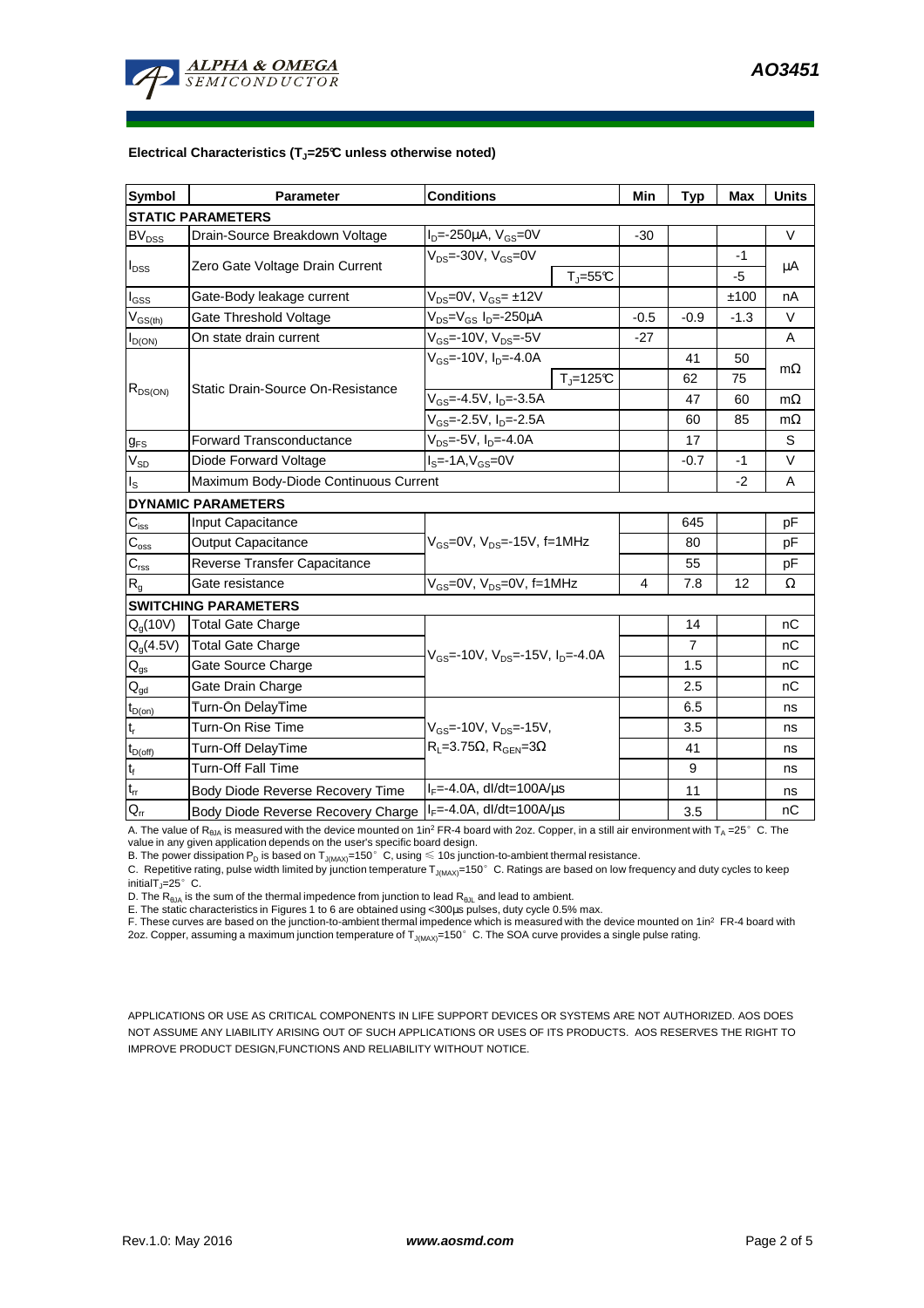

**ALPHA & OMEGA SEMICONDUCTOR** 

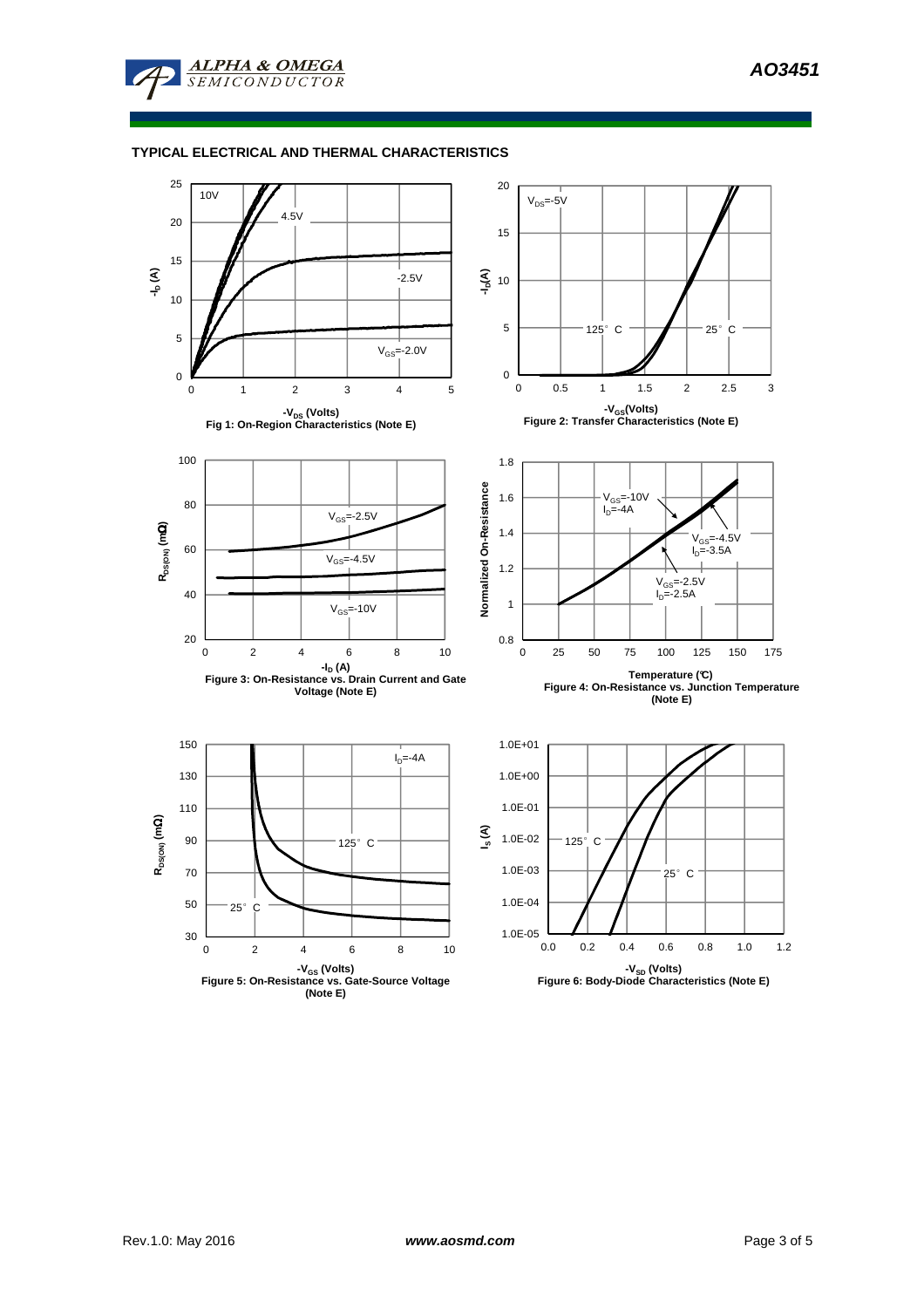